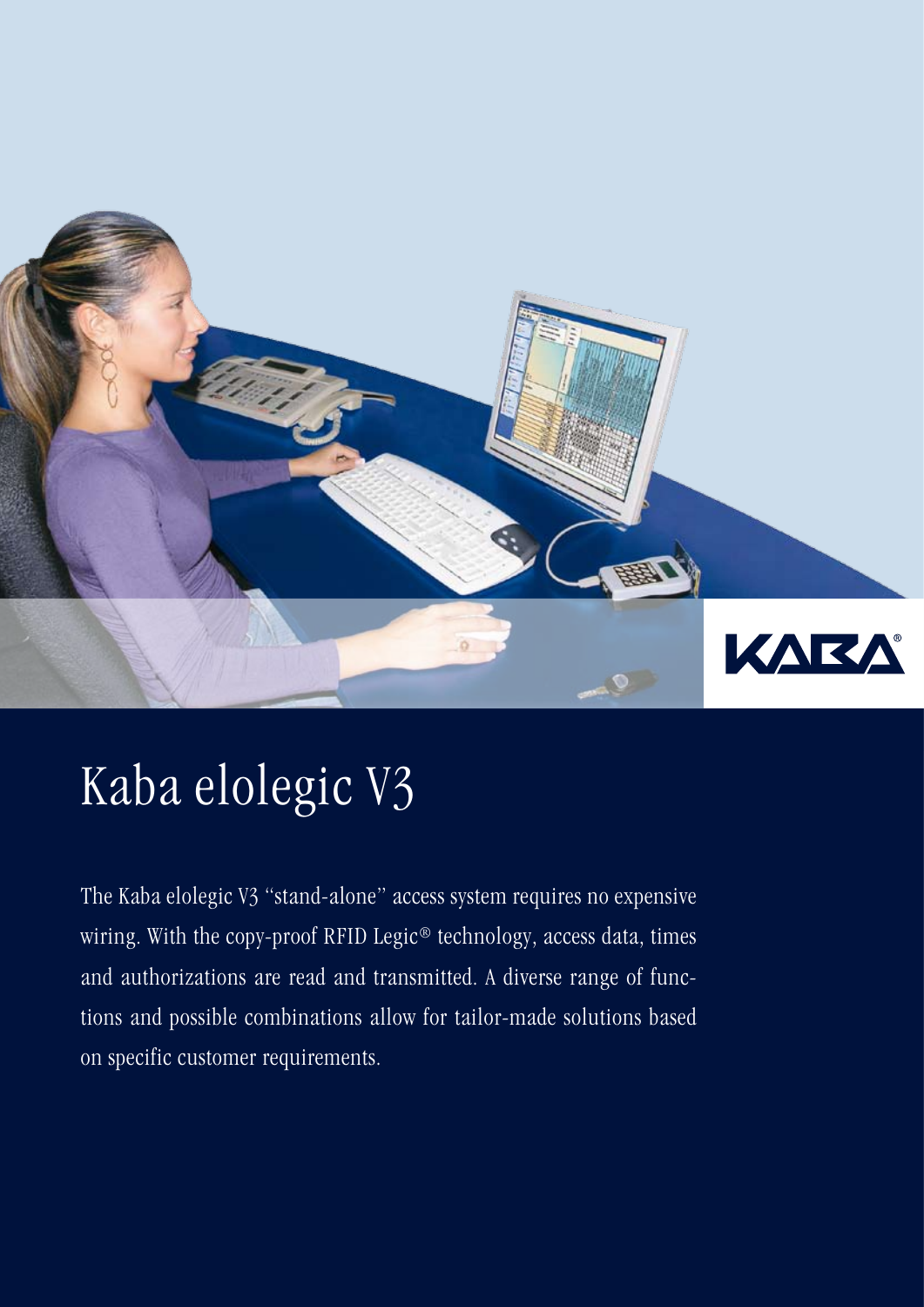### The Locking System of Tomorrow: Convenient, Flexible, and Secure.

#### **Kaba elolegic – a dynamic system**

Modern infrastructures require sophisticated access systems which offer innovative and comprehensive solutions. Flexibility and convenience are important demands that a locking system should meet. Companies with shift operations, frequent visitors or with changing structures require a secure and efficient solution.

#### **A solution for every situation**

Tailor-made solutions are realized through the use of Kaba elolegic components such as locks, door furniture, cylinders, readers and media. The numerous options for access management are grouped into three product lines:

- N-Line (no time) Access without time restrictions • T-Line (time)
- Time-controlled access
- U-Line (universal) Mobile and time-controlled access

#### **One single medium for everything**

The Legic key or badge serves as a universal data carrier. Various applications can be combined, such as:

- Door authorizations
- Time and attendance
- Cashless payment at cafeterias and at vending machines
- Access to parking lots
- Access to wardrobes/lockers
- etc.



**The Kaba elolegic digital cylinder can be opened with Legic access media such as keys, cards or tags.** 

#### **Secure access, little effort**

The Kaba elolegic system combines its lock, access and programming elements to create a homogeneous and exceptionally flexible system. Thanks to the efficient programming methods for time and authorization options, security gaps are effectively eliminated. The uncomplicated management system provides an excellent overview of existing access authorizations. Door transactions can be retraced and localized.



**The Kaba elolegic c-lever door furniture solution.** 

#### **No problem when keys are lost**

Lost keys can be quickly and easily blocked or replaced. Every type of identification medium, such as keys, cards or tags, contains a Legic chip. This allows quick and easy reprogramming of replacement media using the simple "replace" command.

Adaptations to the locking system can be made with a portable programming device or with software on a PC. Door information such as authorizations, movements and battery status can be displayed with the software as well.



**The battery-operated Kaba elolegic locker lock for changing rooms can be integrated into the Kaba exos online access system.** 

#### **Seamless integration**

The Kaba elolegic system is very flexible in terms of compatibility. This means that existing mechanical Kaba systems can be retrofitted with the Kaba elolegic system. Mechanical Kaba key clips are replaced with Legic key clips, thus enabling existing doors with existing systems as well as new entrances (e.g. for building expansions) to be operated with the Kaba elolegic mechatronic solution. The Kaba elolegic system is also prepared for seamless integration in the Kaba online world via the "CardLink™" function.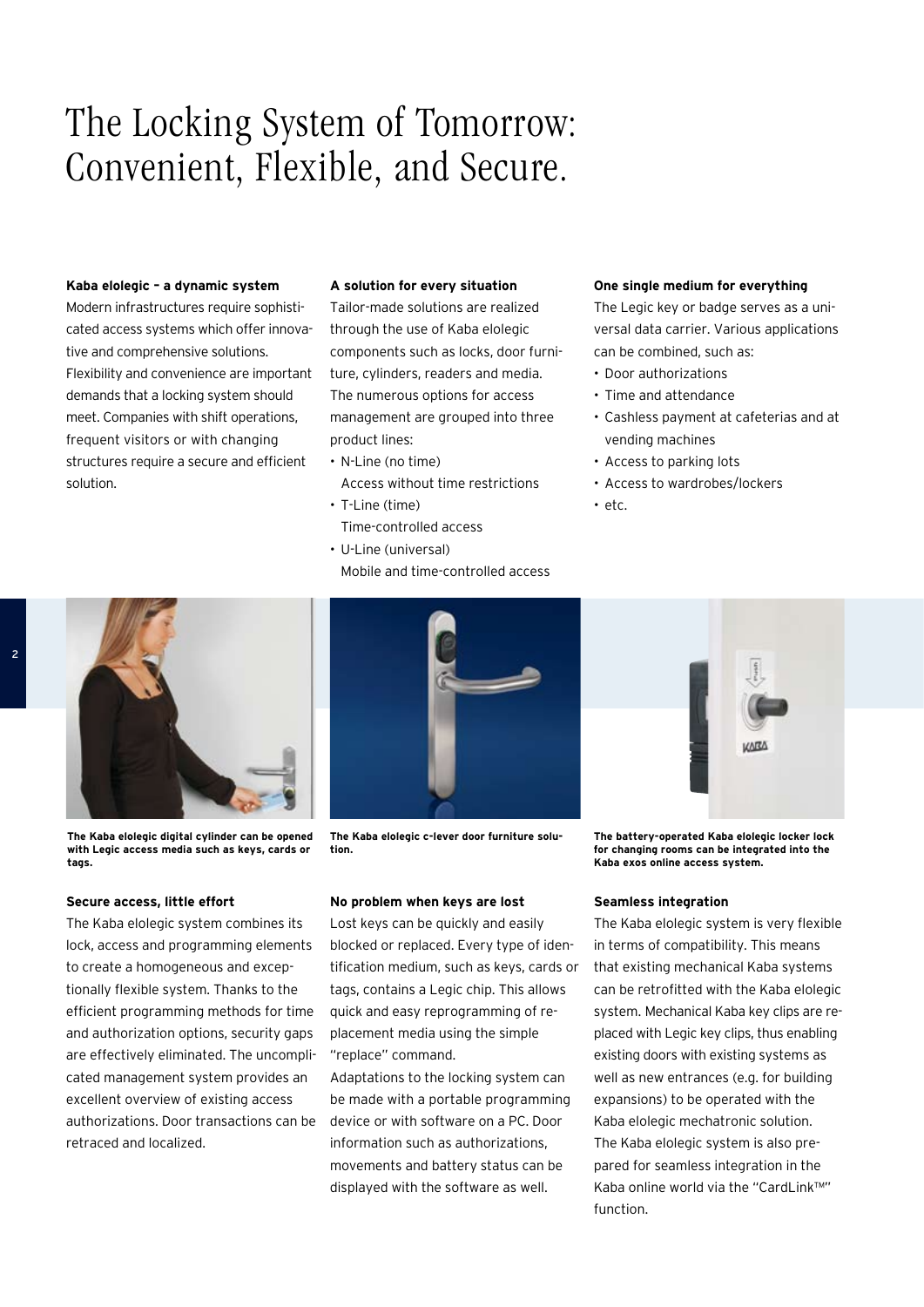### A Diverse Range of Applications: Six Examples







#### **Industry**

A good overview of the system is provided at all times with the electronic locking system, which can be adapted or expanded to meet the needs of specific situations. Thanks to the upward and downward compatibility of the Kaba elolegic system, exchanging cylinders or entire master key systems is a thing of the past.

#### **Universities and schools**

Every type of Legic access media, such as keys, cards or tags, can be quickly reprogrammed with replacement media. This ensures optimum building security in case a key is lost. When used in combination with the electronic locker lock, new options emerge for changing room security.

#### **Banks**

Security and trust are the product of assurance. With transaction memory, it is easy to determine when and where a key was last used. Risk factors are minimized and valuable time is saved in clarifying door incidents.







#### **Security services**

Remote access authorization to permit entry in situations where immediate intervention is needed, has become reality with Kaba elolegic. Temporary authorization is assigned to the key (e.g. which is located in the vehicle) from the control room PC via GSM mobile phone networks. Moments later, access authorization is granted for the respective building.

#### **Utilities and plants**

Individual time and authorization profiles can be assigned to a department, a team, or a division. Therefore, an unlimited number of users can be managed. For contract services or security guard tours, temporary access can be transmitted to a key quickly and efficiently.

#### **Airports**

For airport infrastructure, controlling access rights is crucial in maintaining tight security. Personnel verify their identity at the interactive reader in order to activate existing access rights for a predefined time period. Lost access media can be blocked very quickly in large systems by revoking verification rights – building security remains intact.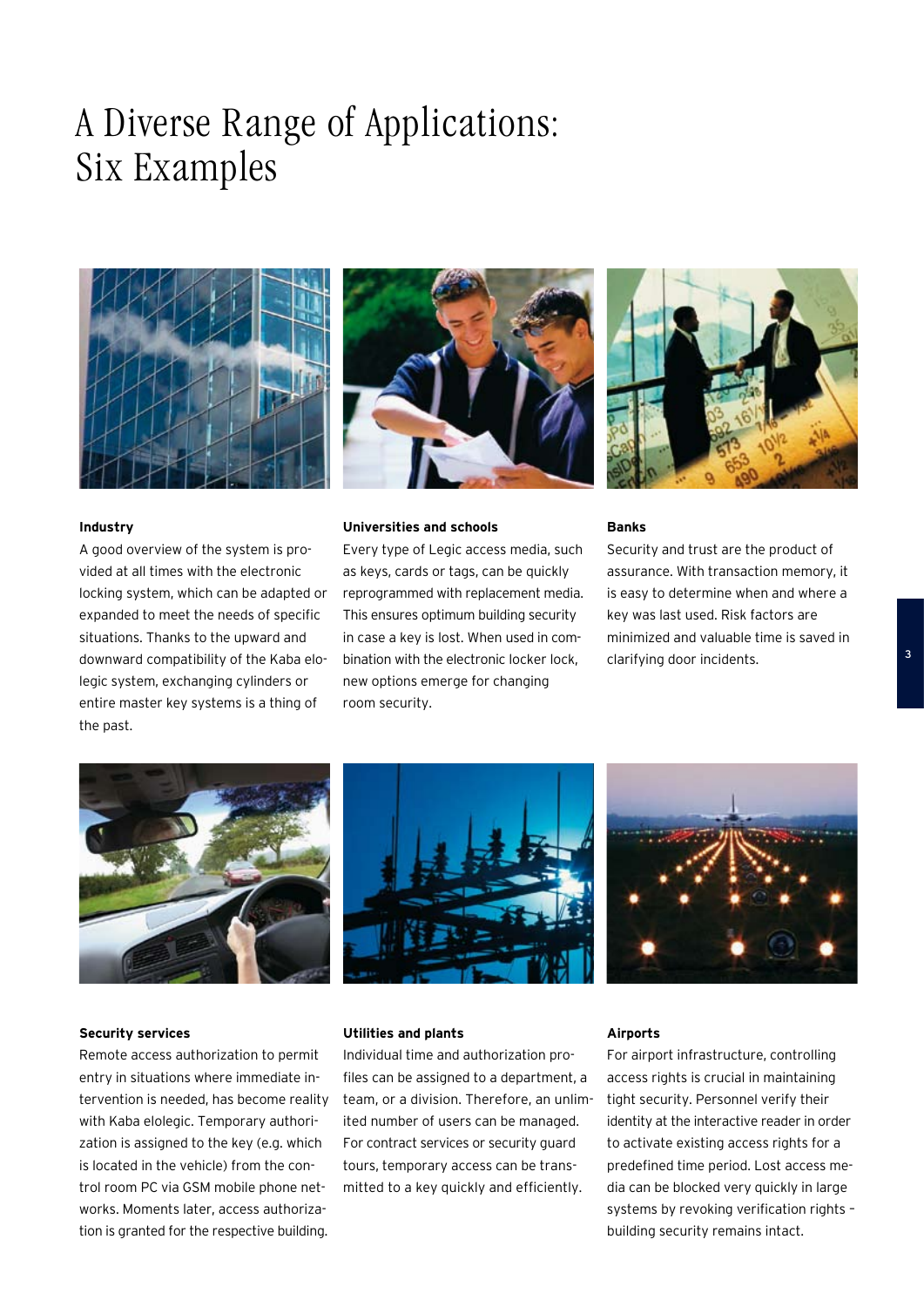## Programming and Planning

#### **Planning – the foundation of security**

The access concept of Kaba elolegic is broken down into three steps:

- Planning for mechanical locks 1.
- Planning for electronic locks 2.
- Temporary authorizations 3.

The advantages of the Kaba elolegic system become apparent almost as soon as planning begins for the security concept. Mechanical locking plans become simpler because individual locks can be electronically programmed at a later point in time. Important areas such as the outer shell of the building are electronically secured, whereas mechanical cylinders are used for inside areas. Planning for electronic locks can even be performed after the system has been installed, as the door elements are very simple to program.

Lists of people can be imported and managed. Issue, return, or loss of keys is documented with reports and permanently saved in a log file. Changes made to the locking system are also recorded.

#### **Mobile functions**

The "mobile functions" make it possible to grant additional temporary authorizations which are restricted to specific doors. They offer flexible means to manage individual access rights. Changing the master key system is not necessary, as the key is only programmed to be valid for a limited period of time.

For example, with the "TwinTime" function, the permanent time profile is combined with a second time profile in the medium. Access is thus only allowed within the limits of both time windows.

In order to provide an overview, all of the functions are described in the following page.

#### **Programming tools for every application**

Kaba elolegic can be efficiently programmed for specific applications. For very simple applications, the key or badge is programmed or deleted by a programming medium (Master A/B). Therefore, no programming device or software is required.

If multiple doors need to be programmed or if door movement data need to be reviewed, this is carried out with a handheld programming device.

When the Kaba elolegic system is installed in medium to large sized buildings, the programming device is supplemented with the "Kaba elo manager" software so that the full range of functions can be utilized. If the locking system will be managed by several people, a network solution can also be implemented. Your investment will always be secure, even if the Kaba elolegic stand-alone solution is eventually migrated into an online system: elolegic elements are taken into the online world of Kaba exos by the "CardLink™" function.



**The electronic key plan enables a wide range of programing options. With the TraceBack log, people- and/or door-related events can be evaluated with versatile sorting and filtering functions.** 



**Validation at the door: Access authorizations can be dynamically created or modified.**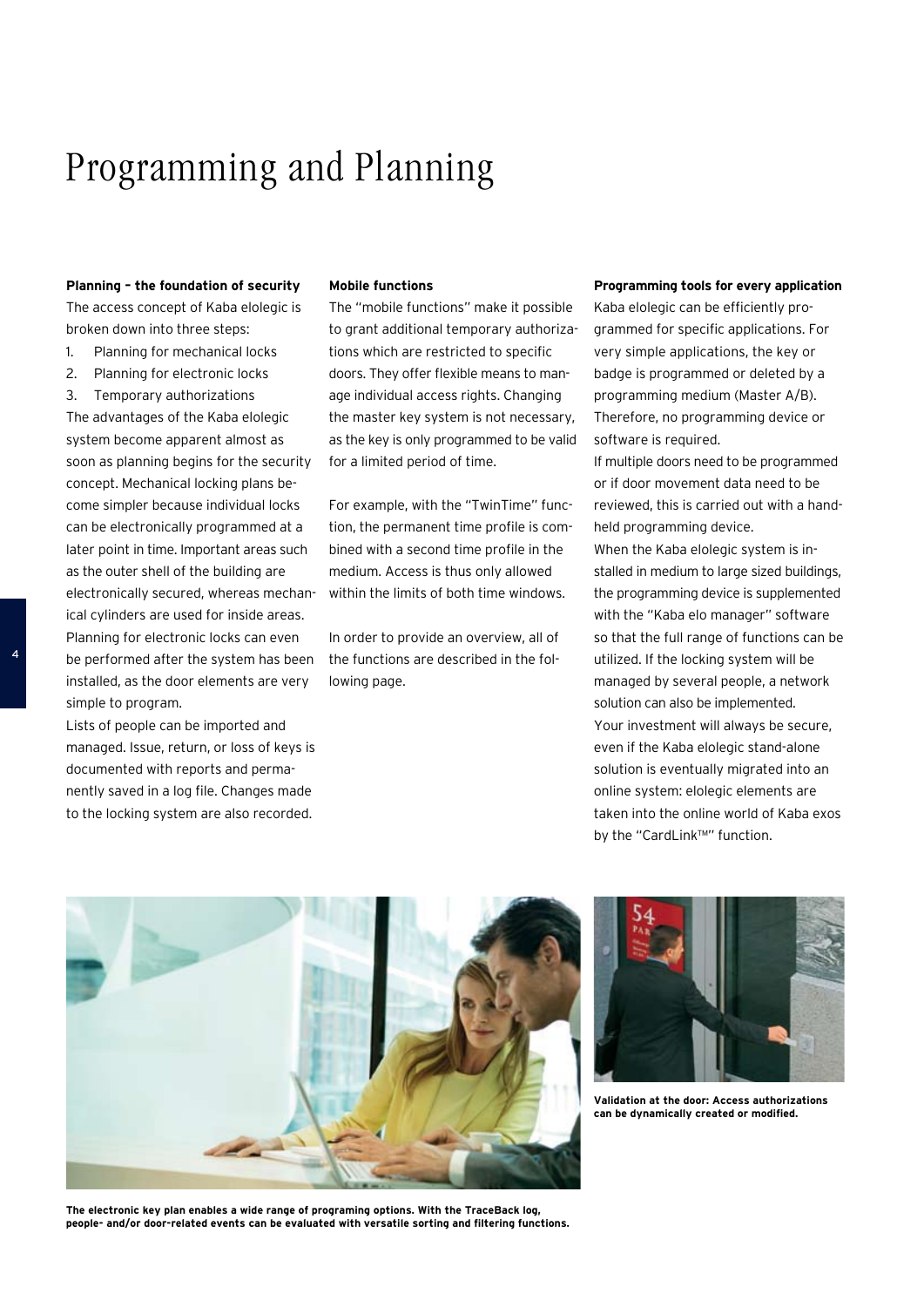## Kaba elolegic Functions at a Glance

#### **No time (N-Line)**

The access medium for the "no time" function is programmed so that it is either "authorized" or "not authorized". If a key is lost, access authorization can be revoked at any time.

#### **Time (T-Line)**

The "time" function has an additional, real-time clock which is used to restrict authorization to certain hours of the day. A multitude of time profiles and holidays can be programmed. Door movements are saved and can be retraced.

#### **Modification (T-Line and U-Line)**

A modification is a change that can be made at the door using an access medium. The following functions are available:

- Replace: The authorization is revoked from the access medium to be replaced. The new medium is read, and all existing authorizations and time profiles are transferred.
- Add: As soon as a permanent authorization is programmed at the door, the new access media can be issued.
- Delete: The media to be deleted and the affected doors can be assigned to a service medium, whereby all corresponding authorizations are cancelled.

#### **Mobile (U-Line)**

Kaba elolegic authorizations can also be temporarily saved on the access medium with "mobile functions". This enables a high level of flexibility while providing an additional security factor at the same time. The three mobile functions are defined as follows:

- Group authorizations: Multiple doors are combined to form a group. New access media are assigned to one or more such groups, thus providing automatic access to the respective doors. This is quite practical, a nearly unlimited number of access media can be programmed in this manner.
- Visitor authorizations: This function programs the access medium with a temporary authorization for specific doors.
- TwinTime: As a general rule, authorizations are permanently saved in the door. With TwinTime, this time window is combined with a second, limited time window on the access medium. Access is thus only allowed when both time windows coincide.

#### **Medium TraceBack (U-Line)**

In this case, the medium is supplied with transaction memory. Movements and information such as modifications, access using visitor or group authorizations, and the battery status are transferred from the access medium to the software via the programmer.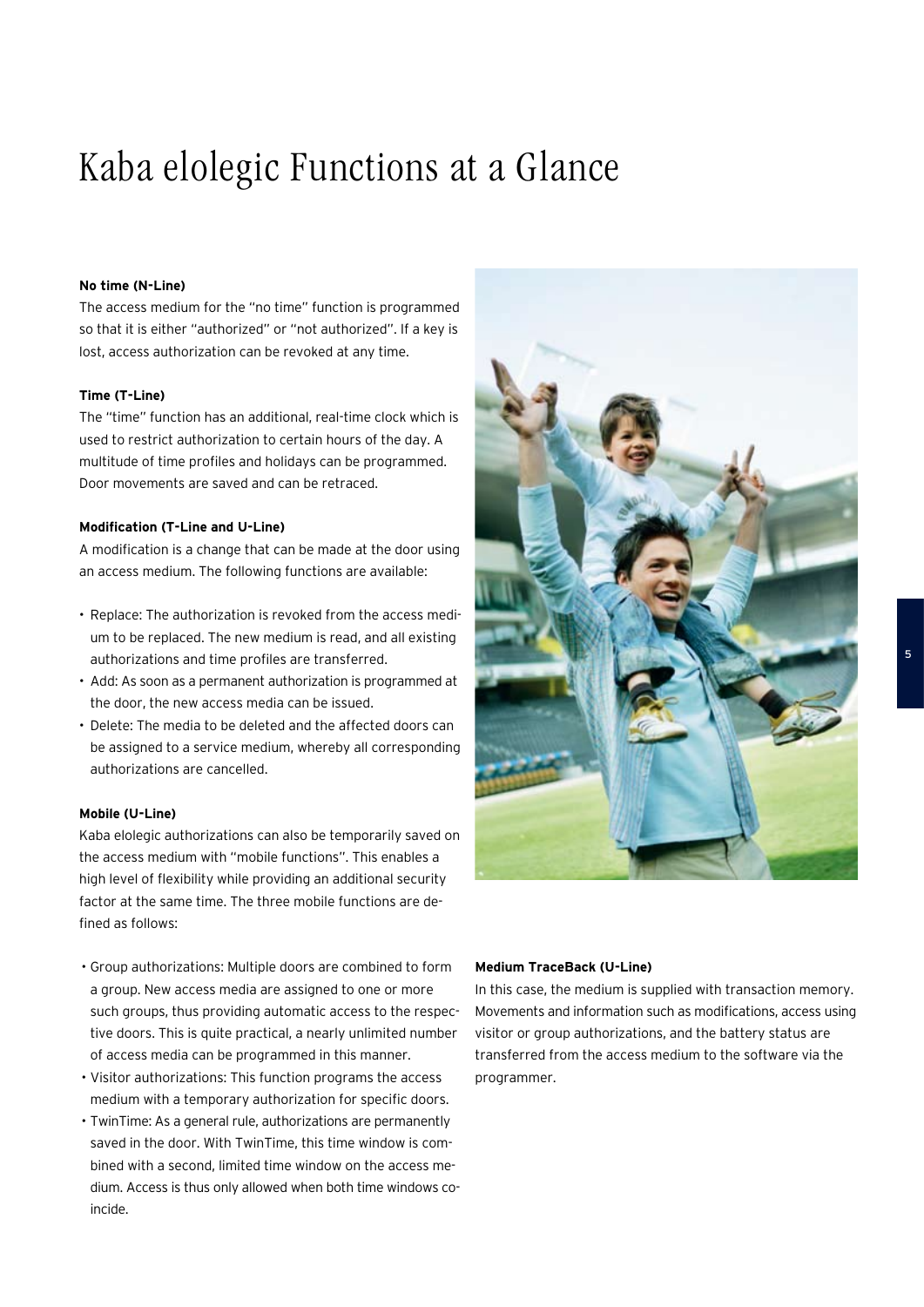### Kaba elolegic Success Stories

**Numerous projects around the world have already been realized with Kaba elolegic – three practical examples.**

### **Holland: "State-of-the-a-Art" locking system at "De Nieuwenhage" nursing home**

The modern "De Nieuwenhage" nursing home in Bosch has developed a unique living concept that enables its residents to live a completely independent lifestyle "at home" for as long as possible. This living concept demands an innovative security concept that provides residents with immediate access by the nursing staff in case a medical emergency arises.

The Kaba elolegic locking system, with over 100 compact cylinders and a central management system, fulfils this and many additional requirements. The options presented by the capability of combining mechanical door elements, electronic card readers and additional cylinders, as well as efficient electronic management, were a decisive factor in approving the investment for this project.

#### **Switzerland: V-Zug lives up to high quality standards**

Every second household in Switzerland has a V-Zug appliance, be it for cooking, baking, washing dishes, or washing and drying laundry. Their position as market leader continually drives V-Zug AG to new innovations. The demand for quality is also apparent in the construction of their corporate headquarters in Zug. The modern, well lit building has a comprehensive security system with a Kaba master key system and access control. Openness and security are not mutually exclusive concepts – it is only a question of the flexibility of the system. A host of ambitious objectives had to be met simultaneously: security at critical points, uncompromised retention of keys on the company premises, flexible access control and cash-free payments. These requirements were met through the use of the Kaba exos 9300 online access system, a revolutionary new key dispenser, as well as with Kaba elolegic and Kaba star cylinders – all from one single provider.

#### **Singapore: The elite Nanyang University with intelligent digital cylinders**

Nanyang Technological University, NTU for short, always strives to improve its learning and recreational facilities – and the security of its students is an important aspect. For this reason, a Kaba elolegic stand-alone solution was chosen for the recently built campus. The system provides multi-level access control with comprehensive incident monitoring, without needing expensive wiring. Due to the fact that Kaba elolegic digital cylinders can be easily integrated with existing doors and door furniture, the mechanical locks were able to be converted, without additional cost, into intelligent digital access systems with time functions. Legic cards, which can be easily blocked and replaced if lost, now open the doors to their dormitories. The system, which has more than 700 digital cylinders and 2500 user cards, is centrally managed with portable programming devices and Kaba software. This allows for the flexible, orderly management of authorizations for the entire mechatronic locking system.





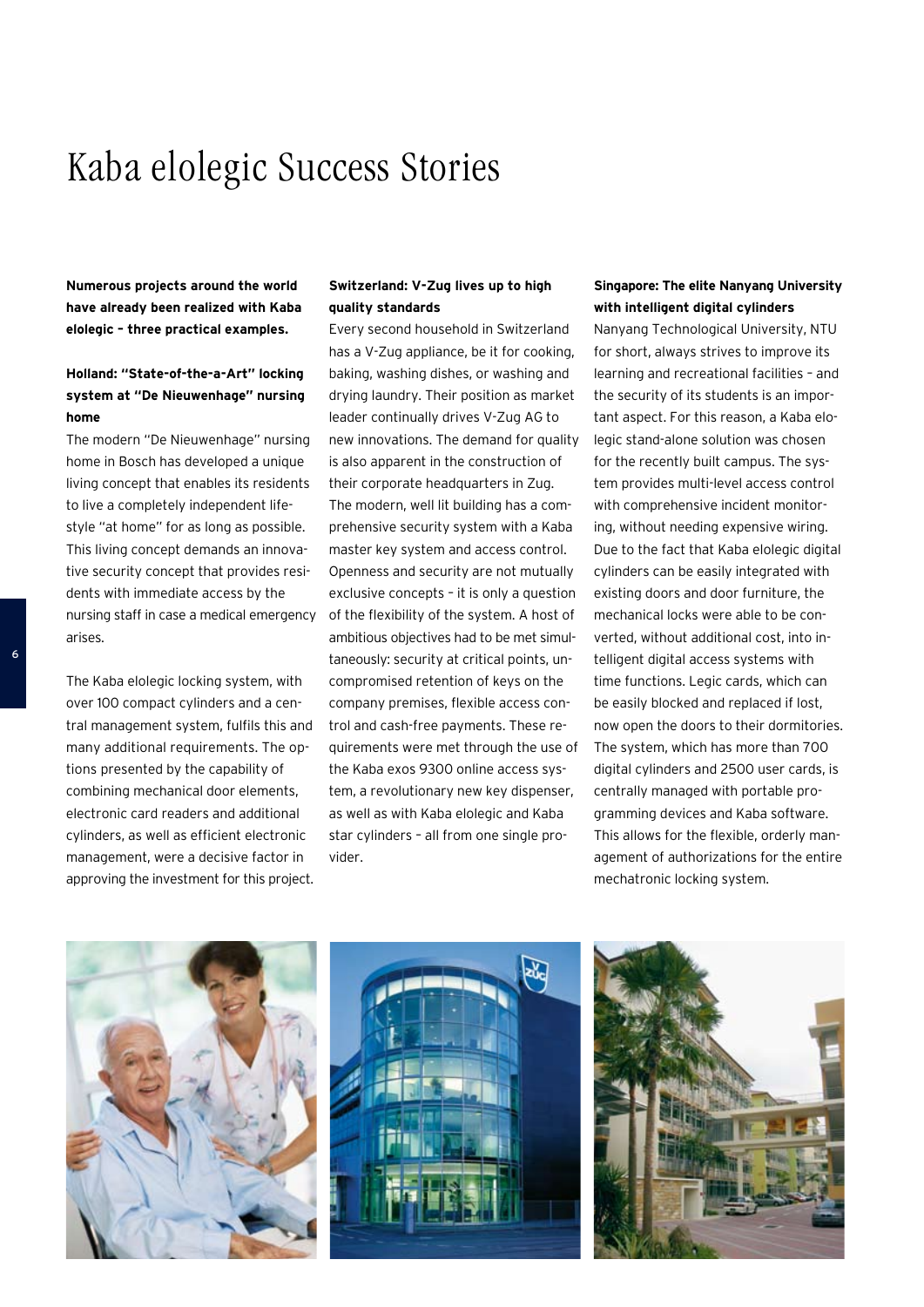### Kaba elolegic Products, Lines and Features at a Glance

|                     |             | The product lines N-, T- and U-Line differ in various functions and power supply concepts. This covers a wide range of |           |                           |              |                |   |
|---------------------|-------------|------------------------------------------------------------------------------------------------------------------------|-----------|---------------------------|--------------|----------------|---|
|                     |             | requirements for highly versatile applications.                                                                        |           |                           |              |                |   |
|                     |             |                                                                                                                        |           |                           |              |                |   |
|                     |             | Lines/functionality                                                                                                    |           |                           | T-Line       | U-Line         |   |
| <b>Functions</b>    | Programming | Kaba elolegic programming<br>smart key (master A)                                                                      |           | $\mathbf{1}$              | $\mathbf{1}$ | 1              |   |
|                     |             | Kaba elolegic programming<br>smart key (master B)                                                                      |           | up to 200                 | up to 200    | up to 200      |   |
|                     |             | Permanent user authorizations per electronics                                                                          |           | 2400                      | 2400         | 2400           |   |
|                     |             | Modification with medium                                                                                               |           |                           | replace      | replace        |   |
|                     |             |                                                                                                                        |           |                           |              | add            |   |
|                     |             | Number of time profiles                                                                                                |           | $\overline{\phantom{m}}$  | 16           | delete<br>16   |   |
|                     | Time        | Number of time windows for each time profile                                                                           |           | $\equiv$                  | 12           | 12             |   |
|                     |             | Number of holiday periods                                                                                              |           | $\equiv$                  | 10           | 10             |   |
|                     |             | Number of holidays (individual days)                                                                                   |           | $\equiv$                  | 32           | 32             |   |
|                     |             | TimePro functions (office, day/night)                                                                                  |           | $\equiv$                  |              |                |   |
|                     |             | Traceback – number of events                                                                                           |           | $\equiv$                  | 1000         | 1000           | 7 |
|                     | Mobile      | Temporary authorizations on media for visitors and groups                                                              |           | $\overline{\phantom{a}}$  |              |                |   |
|                     |             | Blacklist - electronic blocking list for media per electronics                                                         |           |                           |              | 200            |   |
|                     |             | TwinTime                                                                                                               |           |                           |              |                |   |
|                     |             | Kaba elolegic<br>cylinders: double, half, thumbturn                                                                    |           |                           |              | $\bullet$ +O   |   |
|                     |             | Kaba elolegic<br>compact cylinder                                                                                      |           |                           |              | $\bullet$ +O   |   |
|                     |             | Kaba elolegic<br>digital cylinders: standard, half, dual                                                               |           | Standard<br>cylinder only |              | $\blacksquare$ |   |
| Types of components |             | Kaba elolegic<br>c-lever + lock                                                                                        |           |                           |              |                |   |
|                     |             | Kaba elolegic<br>locker lock                                                                                           |           |                           |              |                |   |
|                     |             | Kaba elolegic reader<br>compact + remote                                                                               | 1<br>ستنا |                           |              |                |   |
|                     |             | Kaba elolegic<br>key tube                                                                                              | $0 + 0$   |                           |              | $\circ$        |   |
|                     |             | Kaba elolegic<br>power key<br>with battery                                                                             |           |                           |              | $\bullet$      |   |
| Media               |             | Kaba elolegic<br>smart key                                                                                             |           | $\circ$                   | $\circ$      | $\circ$        |   |
|                     |             | Kaba legic<br>user card                                                                                                |           | $\circ$                   | $\circ$      | $\circ$        |   |

with battery

without battery 

12-24 V connection

- not available